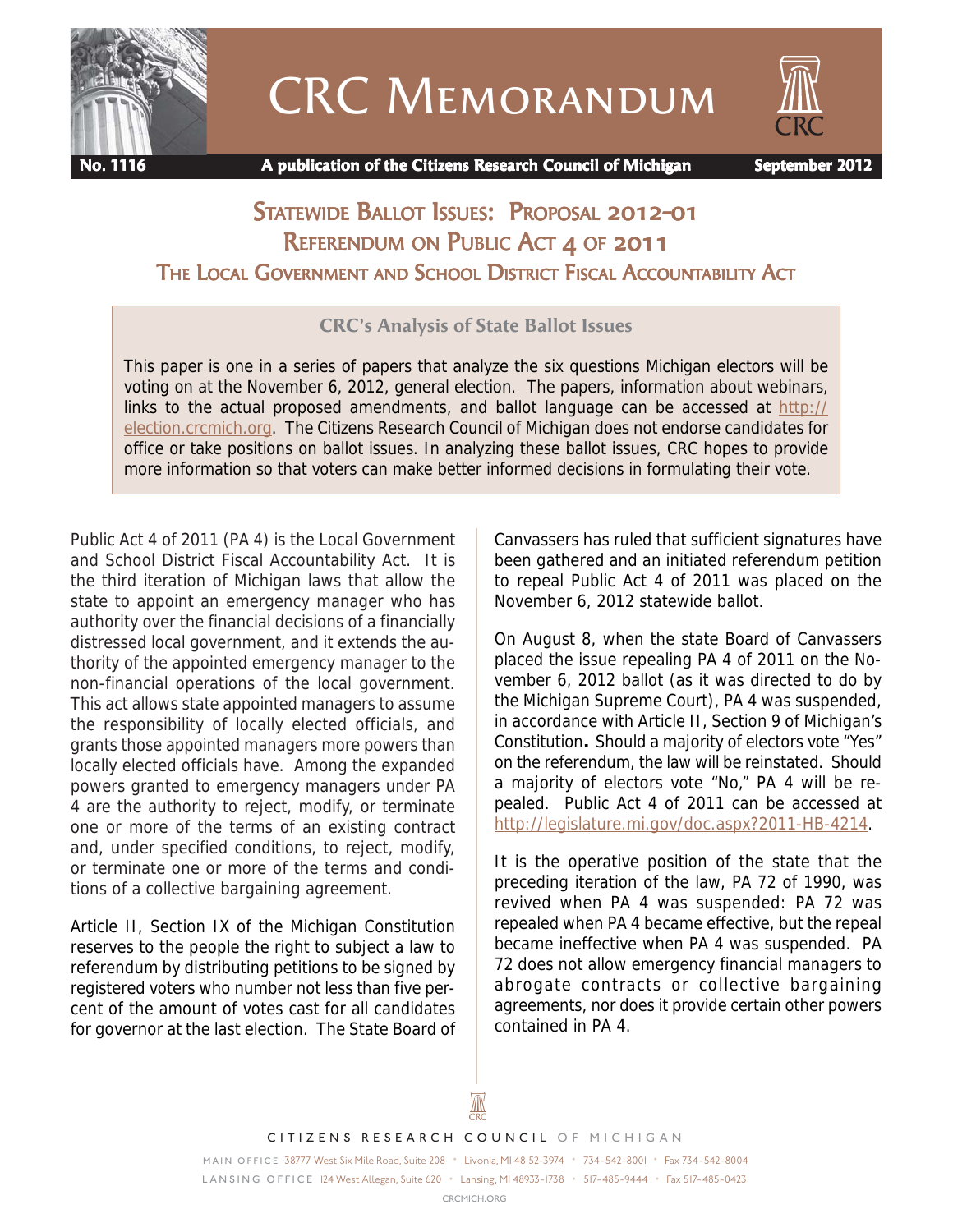#### **PROPOSAL 2012-01 A REFERENDUM ON PUBLIC ACT 4 OF 2011 THE EMERGENCY MANAGER LAW**

Public Act 4 of 2011 would:

Establish criteria to determine the financial condition of local government units, including school districts.

Authorize state-appointed review team to enter into a consent decree with a local government, with local government approval.

Authorize Governor to appoint an emergency manager (EM) upon confirmation of a financial emergency, and allow the EM to act in place of local government's governing body and chief administrative officer.

Require EM to develop a financial plan and issue orders to resolve the financial emergency, including modification or termination of contracts and collective bargaining agreements.

Repeal Public Act 72 of 1990.



### **History**

The forms and rights of local governments are dictated in state law and vary widely among states. Michigan, New York, Pennsylvania, and Rhode Island have been the most active in intervening in the affairs of general purpose local governments (the 1975 state takeover of New York City's finances remains the most famous example). Michigan is one of 26 states that permit their municipalities to file for bankruptcy under federal law.

The State of Michigan has adopted a number of statutes that are intended to ensure that its local units of government do not incur financial emergencies or that are designed to assist financially distressed local governments.<sup>1</sup> All of these statutes focus on

the local government's budget, revenues, and expenditures; none address underlying causes such as erosion of the tax base, or establish minimum required public service levels to protect residents' health and wellbeing.

PA 4 of 2011 is the latest and the most intrusive version of Michigan laws that allows state appointment of a manager who has extraordinary powers over a local unit of government that is found to have a financial emergency. The initial statute in this progression, PA 101 of 1988, was adopted in response to the court appointment of a receiver with ill defined authority to address a financial emergency in the City of Ecorse. PA 101 established a uniform statewide approach to identify and address extreme financial distress in local general purpose governments, including the appointment of emergency financial managers. The next iteration, PA 72 of 1990,

#### CRC BOARD OF DIRECTORS

**ANY** 

JEFFREY D. BERGERON, Chair TERENCE M. DONNELLY, Vice Chair ALEKSANDRA A. MIZIOLEK, Treasurer MICHAEL G. BICKERS BETH CHAPPELL RANDALL W. EBERTS DAVID O. EGNER

LAURA FOURNIER EUGENE A. GARGARO, JR. JOHN J. GASPAROVIC INGRID A. GREGG MARYBETH S. HOWE NICK A. KHOURI DANIEL T. LIS

SARAH L. MCCLELLAND MICHAEL P. MCGEE JIM MURRAY CATHY NASH PAUL R. OBERMEYER BRIAN PETERS KEVIN PROKOP

JAY RISING LYNDA ROSSI JERRY E. RUSH MICHAEL A. SEMANCO TERENCE A. THOMAS, SR. KENT J. VANA THEODORE J. VOGEL

<sup>&</sup>lt;sup>1</sup> Including, but not limited to, PA 2 of 1968, the Uniform Budgeting and Accounting Act; PA 243 of 1980, the Emergency Municipal Loan Act; PA 80 of 1981, the Fiscal Stabilization Act; and PA 34 of 2001, the Revised Municipal Finance Act.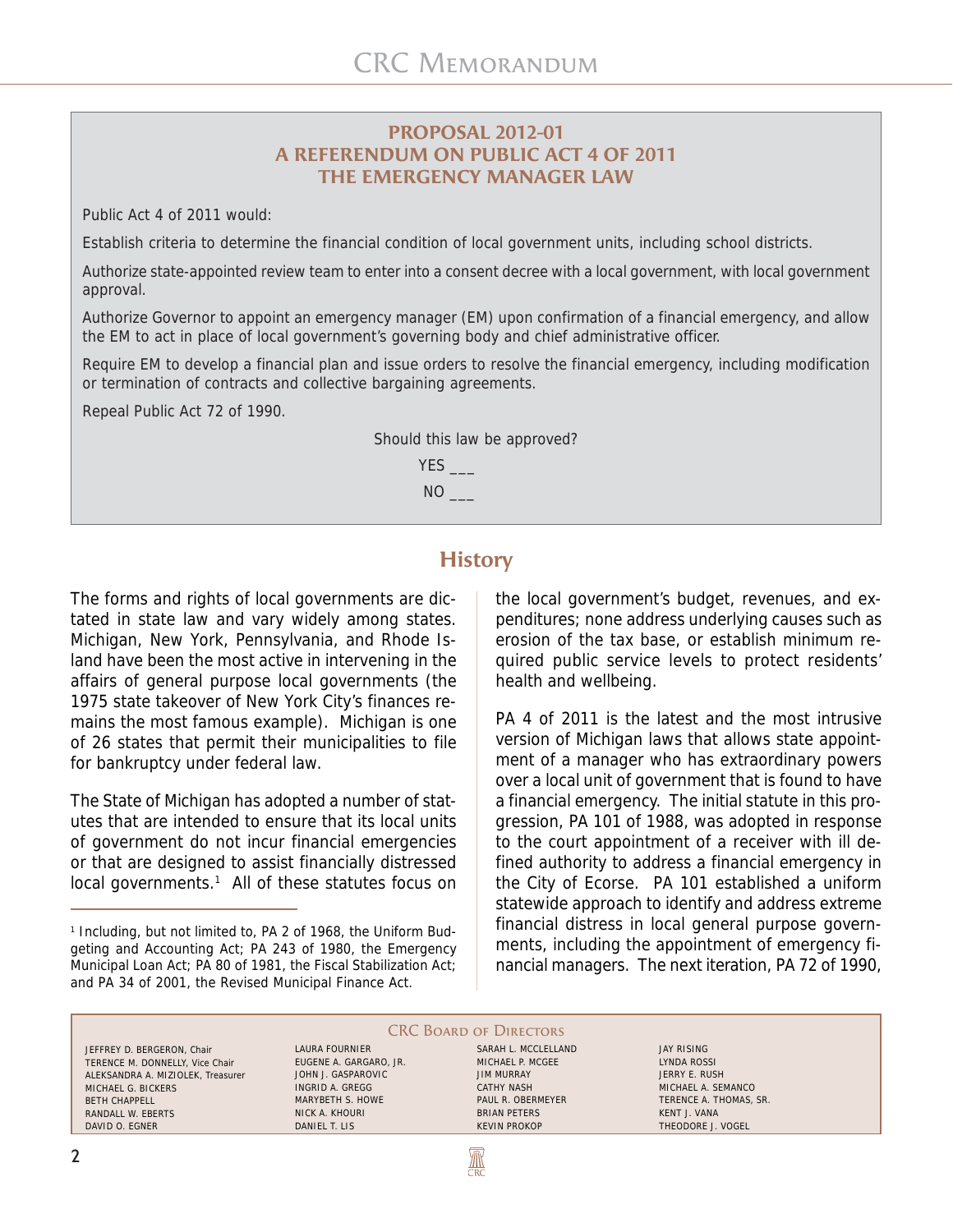extended somewhat modified provisions of PA 101 to school districts: PA 72 applied to cities; villages; townships; counties; authorities established by law; public utilities owned by cities, villages, townships or counties; and school districts. Under PA 72, emergency financial managers were appointed in the following units of government:

City of Hamtramck (2000) City of Highland Park (2001) City of Flint (2002) Inkster Public Schools (2002) Village of Three Oaks (2008) City of Ecorse (2009) City of Pontiac (2009) Detroit Public Schools (2009) City of Benton Harbor (2010)

In recent years, Michigan local governments, including school districts, have come under increased financial pressure as a result of the national recession and the reorganization of the manufacturing, and particularly the automotive, sector. These conditions have had significant local effects: declining property values; high unemployment and wage freezes; and weak sales. This has reduced local government revenues from property taxes (the sole local tax for most general purpose governments) and municipal income taxes (22 Michigan cities impose municipal income taxes). Tax limitations in the state constitution and state statutes, in some cases in local charters, as well as political challenges, have affected local government's ability to raise tax rates or increase tax revenues. In addition, state budget challenges have resulted in decisions to reduce the amount of state shared revenues to local governments and local school districts.

At the same time that revenues declined, some local governments were faced with growing unfunded pension and other retiree costs, increased financial obligations associated with contractual collective bargaining agreements, and in some cases, increases in limited tax debt service payments. All of these pressures made expenditure reductions very difficult. Adding to local government challenges, the weak economy in some communities increased demands for specific locally provided public services.

PA 72 was replaced by PA 4 in part to strengthen local officials' resolve to meet the heightened challenges imposed by the recession and slow recovery and in part to address perceived weaknesses in the statute. While the general process that was contained in the previous laws was retained, the threshold for state intervention was lowered, the authority of emergency managers was expanded to include operations, and local control was further eroded. In the extreme event under PA 4, the continued existence of the local government could be placed in jeopardy: emergency managers appointed to municipal governments may, with approval of the governor, disincorporate or dissolve the municipal government.

When PA 4 was enacted in 2011, it retained the process that was established in the earlier acts: trigger events and preliminary review; appointment of a review team authorized to negotiate a consent agreement; a limited set of possible recommendations if a consent agreement is not reached; local government right of appeal; state appointment of an emergency manager with specified powers and duties. The differences between PA 72 and PA 4 are the subject of CRC Report 368, The Local Government and School District Fiscal Accountability Act, PA 4 of 2011, published in April, 2011 and available at no cost on the CRC website.<sup>2</sup>

One assumption contained in PA 101, PA 72, and PA 4 is that very difficult changes may be needed to regain financial stability, and that these changes cannot or will not be made by locally elected officials absent the real threat of state takeover. Another assumption underlying all three iterations is that a demonstrated financial emergency, as defined in state law, justifies a state takeover. The great departure in PA 4 is the granting of powers to emergency managers that are significantly greater than those that may be exercised by locally elected officials and the extension of those powers into every aspect of the local government.

<sup>&</sup>lt;sup>2</sup> See CRC Report #368, The Local Government and School District Fiscal Accountability Act, PA 4 of 2011, www.crcmich.org/PUBLICAT/2010s/2011/rpt368.html.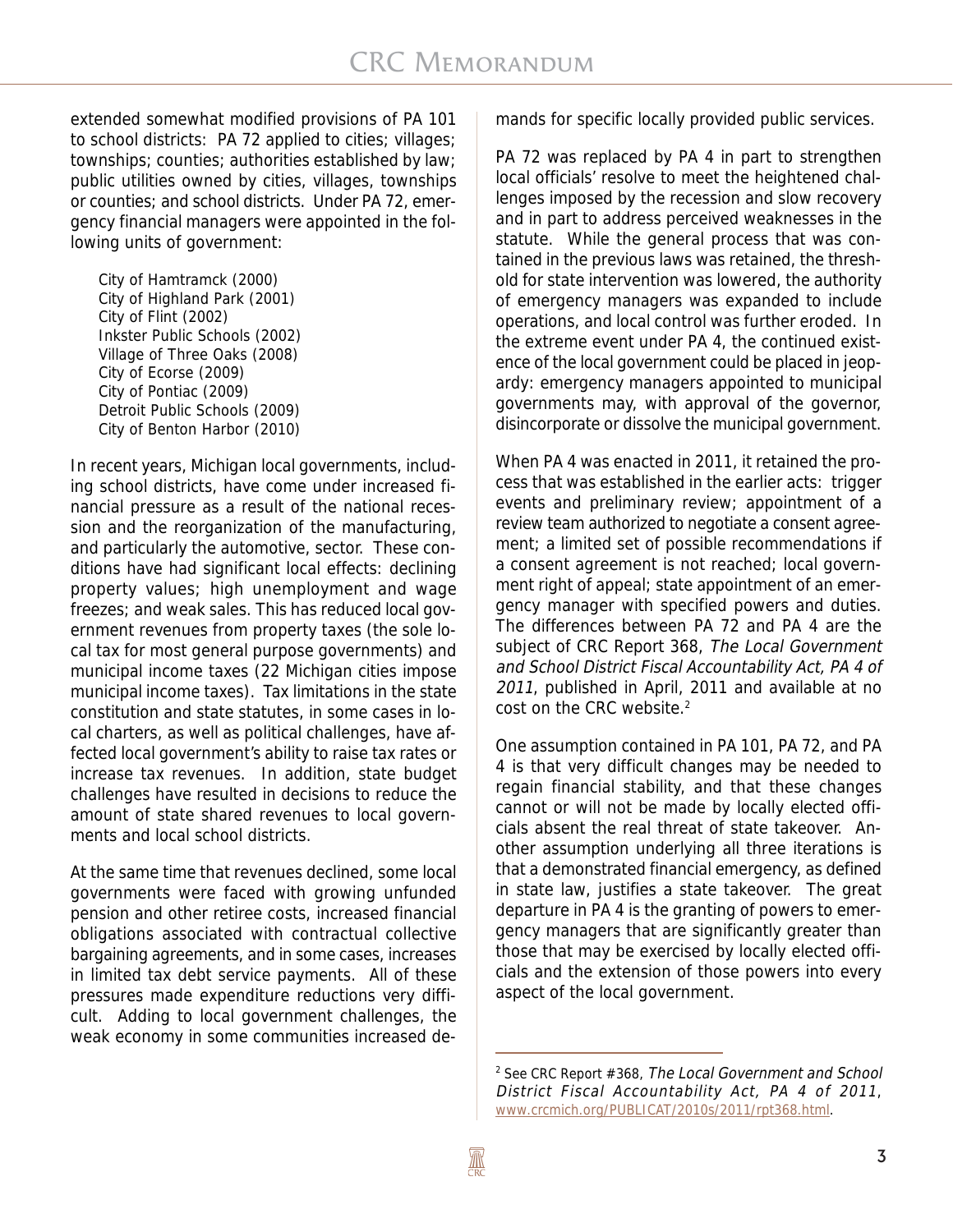### **Major Components of PA 4**

#### **Consent Agreements**

Under PA 4, state-appointed review teams may negotiate consent agreements with local units of government that have been found by the state Treasurer or, in the case of school districts, the state Superintendent of Public Instruction, to have a financial emergency. Locally elected officials remain in place and are responsible for implementing the consent agreement. Consent agreements may include a continuing operations plan developed by local officials or a recovery plan that supersedes the local budget and appropriations ordinance and is developed by the state financial authority. The act specifies the terms and conditions for the plans. Those agreements may include granting to a local official or governing body nearly all of the powers that would be available to an emergency manager. The only power that cannot be bestowed in a consent agreement is the power to abrogate collective bargaining agreements. However, 30 days after a consent agreement is adopted, the local government becomes exempt from the state requirement to bargain with the representatives of employees; after union contracts expire, the local government is not required to bargain and may impose employment terms. (The consent agreement reached with the City of Detroit required the imposition of employment terms after the expiration of most union contracts on June 30, 2012.) Under PA 4, the consent agreement may grant a local official or governing body the power to reject, modify, or terminate one or more terms and conditions of a contract prior to expiration of the contract (collective bargaining agreements are treated differently than contracts).

#### **Emergency Managers**

If a financial emergency exists and no acceptable consent agreement can be negotiated, or if there is a material breech of a consent agreement, the governor "shall declare the local government in receivership and shall appoint an emergency manager to act for and in the place and stead of the governing body and the office of chief administrative officer of the local government." These state-appointed emergency managers may remove essentially all authority from locally elected officials. Emergency managers are empowered to, among other things, abrogate contracts; sell assets; renegotiate debt; assume control of pension funds that are not actuarially funded at 80 percent or more excluding the value of pension bonds or certificates; recommend consolidation with another local government; or with the governor's approval, disincorporate or dissolve the local government or file for bankruptcy under federal law.

An emergency manager is to "act as the sole agent of the local government in collective bargaining with employees or representatives and approve any contract or agreement. Furthermore, an emergency manager may reject, modify, or terminate one or more terms and conditions of an existing collective bargaining agreement "after meeting and conferring with the appropriate bargaining representative and, if in the emergency manager's sole discretion and judgment, a prompt and satisfactory resolution is unlikely to be obtained." Public Act 4 states that this is "a legitimate exercise of the state's sovereign powers" if four specified conditions are satisfied:

(i) The financial emergency in the local government has created a circumstance in which it is reasonable and necessary for the state to intercede to serve a significant and legitimate public purpose.

(ii) Any plan involving the rejection, modification, or termination of 1 or more terms and conditions of an existing collective bargaining agreement is reasonable and necessary to deal with a broad, generalized economic problem.

(iii) Any plan involving the rejection, modification, or termination of 1 or more terms and conditions of an existing collective bargaining agreement is directly related to and designed to address the financial emergency for the benefit of the public as a whole.

(iv) Any plan involving the rejection, modification, or termination of 1 or more terms and conditions of an existing collective bargaining agreement is temporary and does not target specific classes of employees.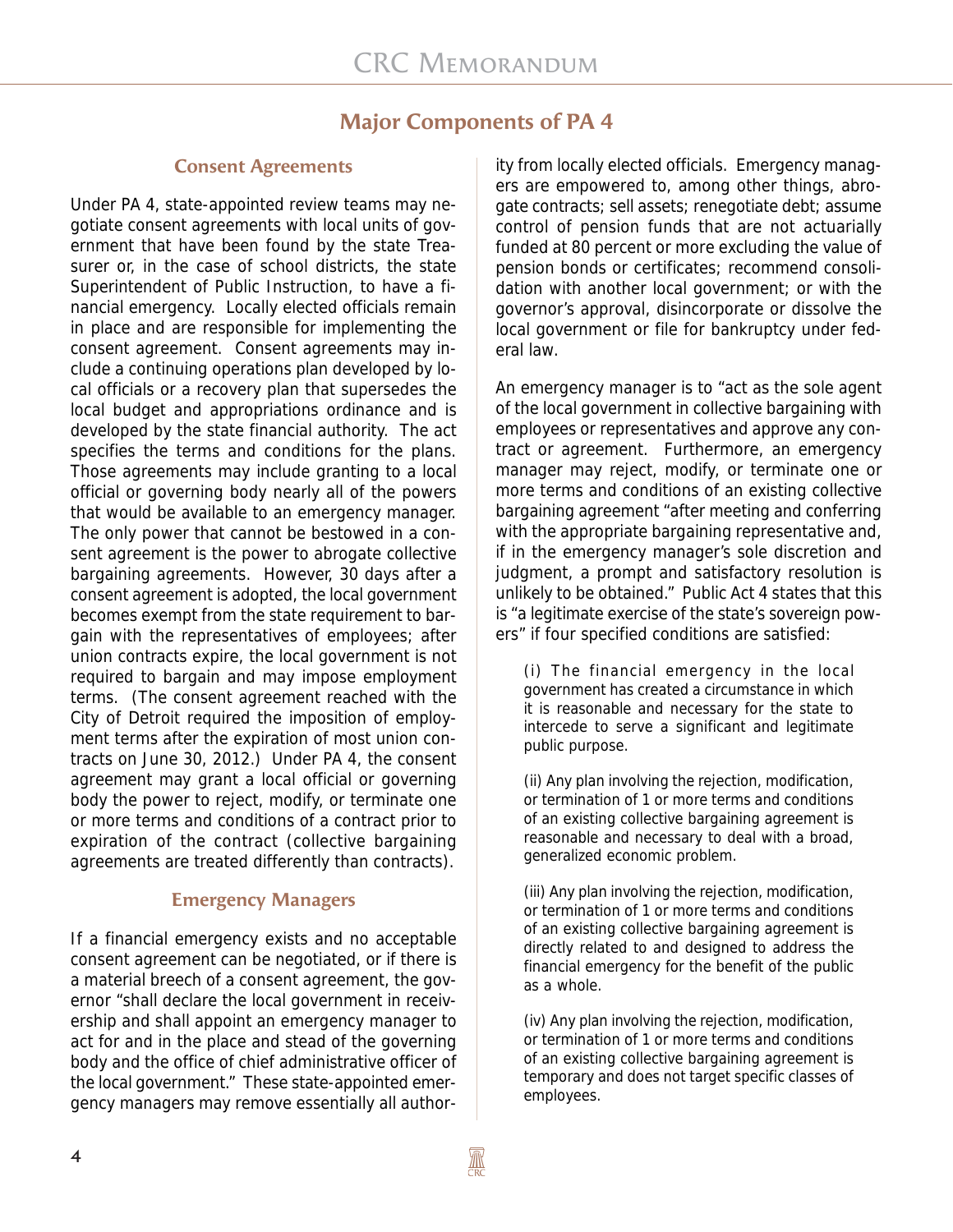PA 4 grants these extraordinary powers as a tool to rebalance local budgets characterized by eroded revenues and costs fixed by collective bargaining agreements that are no longer affordable, or by corruption, or by irresponsible decisions. Objections to this grant of extraordinary power focus on the loss of local control, the effect on voting rights (thus far, most of the entities for which emergency managers have been appointed are predominately African-American), and interpret the extraordinary powers granted to emergency managers as a threat to democracy. Objections also focus on the threat to collective bargaining rights and to public sector unions.

The "threat to democracy" can be defined as taking control away from locally elected officials and investing that control in an unelected official who is not directly responsible to residents of the local unit. It could also be argued, however, that a threat to democracy occurs when local elected officials fail to manage at a minimally acceptable level, fail to be adequate stewards of the public trust, and fail to avoid a financial emergency. In this interpretation, democracy is protected by statewide elected officials who must step in to correct the local problem and protect the larger political entity.

Michigan citizens have provided in the state constitution for a level of home rule, subject to that constitution and state statutes. Article VII, Section 22 of the Michigan Constitution states "Under general laws the electors of each city and village shall have the power and authority to frame, adopt and amend its charter, and to amend an existing charter of the city or village heretofore granted or enacted by the legislature for the government of the city or village. Each such city or village shall have the power to adopt resolutions and ordinances relating to its municipal concerns, property and government, subject to the constitution and law. No enumeration of powers granted to cities and villages in this constitution shall limit or restrict the general grant of authority conferred by this section." Thus, "local control" is not an absolute right, but rather is defined in, and may be changed by, state law. PA 4 and associated statutes changed the legal definition of local control in Michigan.

The collective bargaining rights of public sector employees are defined by each state for that state and its local governments. Article XI, Section 5 of the Michigan Constitution provides state police troopers and sergeants with the constitutional right to collective bargaining. These are the only public employees in Michigan with constitutionally protected collective bargaining rights. The collective bargaining rights of all other public employees in Michigan are contained in PA 336 of 1947, as amended, the Public Employment Relations Act (PERA). As noted, PA 4 empowers emergency managers to abrogate collective bargaining agreements under specified conditions. In situations where local officials have adopted a consent agreement, the local government is exempted from the PERA requirement to bargain with representatives of employees 30 days after that consent agreement is approved. At that point, collective bargaining agreements may be allowed to expire and need not be renegotiated: new employment terms including cuts in wages and changes in benefits and work rules, may be imposed. Thus, for local governments in a financial emergency, which may or may not be caused by, or exacerbated by, the refusal of unions to accept concessions that would reduce expenses, public sector union rights are seriously affected.

Proposal 2012-02, which seeks to amend the state constitution to guarantee the right to organize for the purpose of collective bargaining with public and private employers, will also appear on the November 6, 2012 ballot. Should that proposal be approved and PA 4 be reinstated, provisions in PA 4 that allow an emergency manager to abrogate collective bargaining contracts would be voided.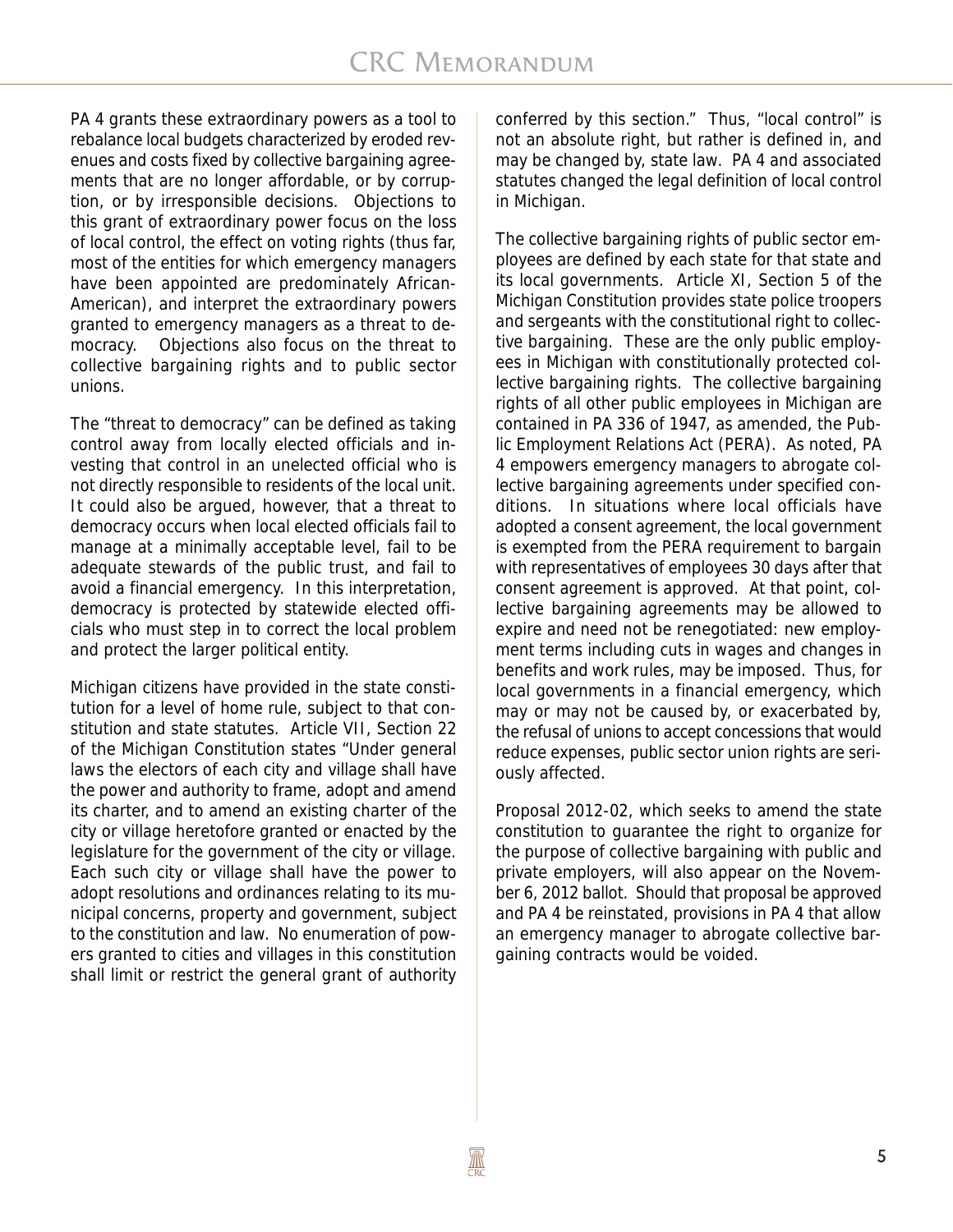## **Effect of Suspension of PA 4**

The Michigan Attorney General issued an opinion stating that PA 72 of 1990, which was repealed and replaced by PA 4, was immediately reinstated when PA 4 was suspended.

Some opponents of PA 4 contend that the repeal of PA 72 was valid regardless of whether the act that repealed it was suspended, and that suspension of PA 4 means there is no authorization for emergency managers, emergency financial managers, or consent agreements. Some opponents hope that actions taken under PA 4, such as the imposition of employment terms under the Detroit consent agreement, will be voided.

On the date the issue was placed on the ballot, emergency managers were in place in the following units of government:

City of Pontiac (March 2009) City of Ecorse (October 2009) City of Benton Harbor (April 2010) City of Flint (November 2011) School District of the City of Highland Park (January 2012) Muskegon Heights School District (April 2012)

After PA 4 was suspended, the Local Emergency Financial Assistance Loan Board reappointed emergency financial managers under PA 72 (because the emergency manager in Flint did not qualify under PA 72, a new emergency financial manager was appointed in that city).

Also at the time PA 4 was suspended, the following units of government were operating under consent agreements:

City of River Rouge (October 2009) City of Inkster (February 2012) City of Detroit (April 2012)

Detroit Public Schools (March 2009)

# **Alternative Approaches to Local Financial Emergencies**

Local governments are creatures of the state, and state governments are responsible for oversight of those local governments. If PA 4 or some variation of PA 4 were not employed by the state government to address local financial emergencies, some other approach would be required, and this would almost certainly require state enabling legislation. The following list of approaches is not exhaustive, but illustrates the options that might be employed.

One possibility is to allow another means for insolvent local governments to file for reorganization of debt and financial obligations under Chapter 9 of the federal bankruptcy code. Only 26 states allow their municipalities to file under Chapter 9, and in Michigan that can only occur if an emergency manager recommends that course of action and the state agrees. PA 4 seeks to avoid the use of municipal bankruptcy by giving emergency managers many of the powers that are available in the federal process. Filing for bankruptcy would protect the local government from lawsuits during the proceedings and could result in restructuring debt and other post employment benefits and rewriting collective bar-

gaining agreements. Effects on pension obligations are unknown, but bondholders, employees, and retirees could be negatively affected. Bankruptcy is expensive and unpredictable, and the collateral damage to other municipalities and to the state could be significant.

Under current constitutional provisions, the state cannot mandate increases in local taxes, but the state could rely on the courts to enforce contracts. Unpaid employees, retirees, vendors, or bondholders would sue the offending local government and that government could be forced by the court to impose on taxpayers judgment levies sufficient to pay the debt. In this case, taxpayers would be held directly responsible for the fiscal decisions of their elected officials.

The state might authorize a method to impose a deficit elimination levy or special assessment that would impose a tax or fee on property taxpayers to retire a local government deficit. Or the state could authorize and/or purchase unlimited tax deficit elimination bonds to be repaid by property taxpayers.